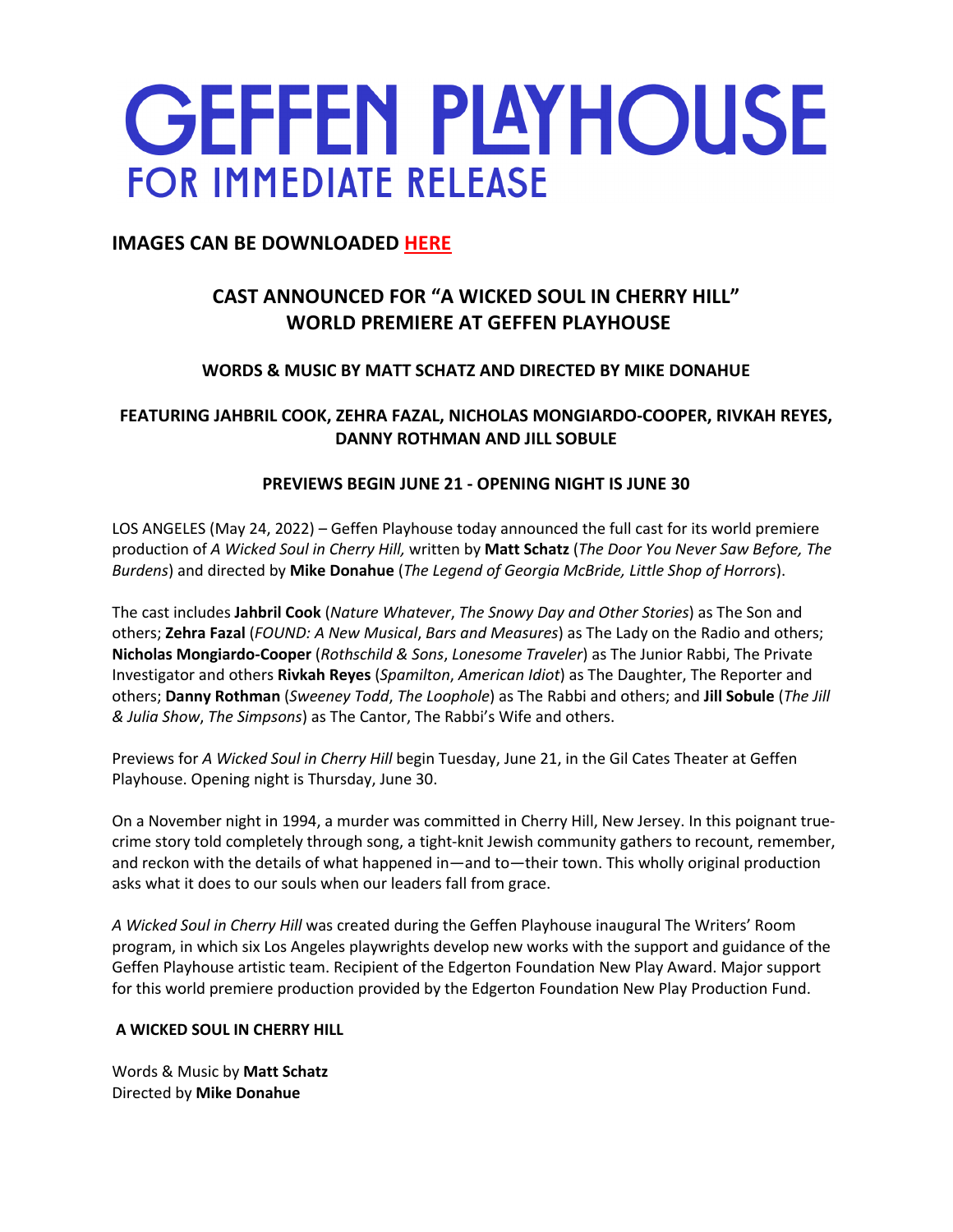**Previews**: Tuesday, June 21 – Wednesday, June 29, 2022 **Opening Night:** Thursday, June 30, 2022 **Closing Night:** Sunday, July 24, 2022

#### **CAST**

**Jahbril Cook** as The Son and others **Zehra Fazal** as The Lady on the Radio and others **Nicholas Mongiardo-Cooper** as The Junior Rabbi, The Private Investigator and others **Rivkah Reyes** as The Daughter, The Reporter and others **Danny Rothman** as The Rabbi and others **Jill Sobule** as The Cantor, The Rabbi's Wife and others

#### **PRODUCTION TEAM**

Scenic Designer **Alexander Woodward** Original Scenic Design by **Dane Laffrey** Costume Designer **Raquel Barreto** Lighting Designer **Josh Epstein** Sound Designer **Veronika Vorel** Musical Direction, Arrangements and Orchestrations by **Scott Anthony** Choreographer **Kathryn Burns** Production Stage Manager **Jill Gold** Assistant Stage Managers **Alyssa Escalante** and **Julie Ann Renfro** Casting Director **Phyllis Schuringa, CSA**

#### **PERFORMANCE SCHEDULE**

| Monday           | No performance     |
|------------------|--------------------|
| Tuesday – Friday | 8:00 p.m.          |
| Saturday         | 3:00 and 8:00 p.m. |
| Sunday           | 2:00 and 7:00 p.m. |

#### **LOCATION**

Gil Cates Theater at Geffen Playhouse 10886 Le Conte Avenue, Los Angeles, CA 90024

#### **TICKET INFORMATION**

Tickets currently priced at \$30 - \$129.00. Available by phone at 310.208.2028 or online at www.geffenplayhouse.org. Fees may apply.

Not recommended to those under the age of 14. Children under 6 years of age will not be admitted.

Proof of vaccination and masks are required – additional policy details can be found at https://www.geffenplayhouse.org/plan/reopening/.

Rush tickets for each day's performance are made available to the general public two hours before showtime at the box office. \$35.00 General/\$15.00 Student.

#### **COLLEGE AUDIENCES**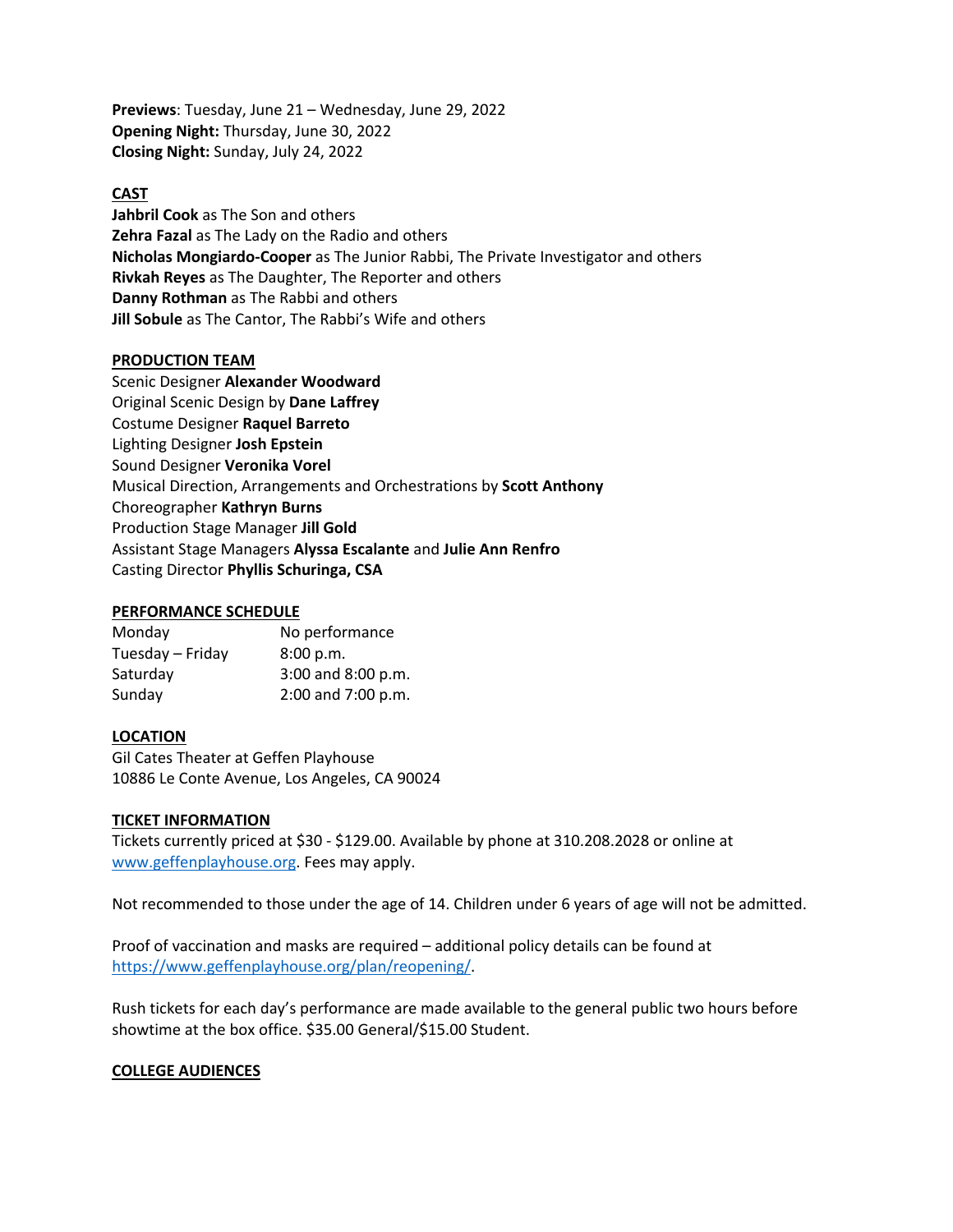Through a variety of events and other opportunities, Geffen Playhouse welcomes college students to experience the live storytelling presented on our stages. We are proud of our association with UCLA's School of Theater, Film, and Television, and open our doors to all college students throughout Los Angeles. More information is available at www.geffenplayhouse.org/college.

#### **ABOUT THE ARTISTS**

#### **Matt Schatz (Playwright & Composer)**

Matt Schatz is a writer and composer. His plays and musicals include *A Wicked Soul in Cherry Hill*  (Edgerton New Play Award), *An Untitled New Play By Justin Timberlake* (ASCAP Foundation Harold Arlen Musical Theatre Award), *The Door You Never Saw Before* (Geffen Stayhouse), *The Burdens* (O'Neill Conference, Riva Shiner Comedy Award, Broadway World Pittsburgh's Script of the Decade), *No One Sings Like You Anymore* (Seattle Rep Commission), *Georama* (5 New York Music Festival Awards, including outstanding lyrics), *Dunkfest '88* (Jonathan Larson Award Finalist), *Love Trapezoid* (Kleban Prize for Musical Theatre), *The Tallest Building in the World* (EST/Sloan Commission), and others. His work has been developed and produced by theaters and universities all over the country. Matt has had television and film projects sold to and developed for Fox, USA, Fullscreen, TBS, Warner Bros, EOne, and others. Matt wrote the songs for Season 3 of the Spotify/Gimlet podcast series *The Two Princes* and was a writer on Netflix Animation's upcoming *Charlie and the Chocolate Factory* adaptation. Matt has recently worked on projects with Michael Arndt, Lynn Nottage, and Taika Waititi. Currently, he is a story consultant for Lucasfilm Ltd. Matt is from New Jersey and lives in Los Angeles with his wife and their daughter.

#### **Mike Donahue (Director)**

NYC credits include: world premieres of Ana Nogueira's *Which Way to the Stage* (MCC Theater); Matthew López's *The Legend of Georgia McBride* (MCC Theater, Geffen Playhouse, and Denver Center for the Performing Arts); Jen Silverman's *Collective Rage* (MCC Theater, Woolly Mammoth Theatre Company) and *Phoebe in Winter* (Clubbed Thumb); Jordan Seavey's *Homos, Or Everyone In America* (Labyrinth Theater Company); and Ethan Lipton's *Red-Handed Otter* (The Playwrights Realm). Regionally: *Little Shop of Horrors* with Mj Rodriguez, George Salazar, and Amber Riley (Pasadena Playhouse), and world premieres of Jen Silverman's *The Roommate* (Humana Festival, Williamstown Theatre Festival, Long Wharf Theatre); Rachel Bonds' *Curve of Departure* (South Coast Repertory, Studio Theatre) and *The Wolfe Twins* (Studio Theatre); Kate Cortesi's *Love* (Marin Theatre Company); Matthew López's *Zoey's Perfect Wedding* and Lauren Feldman's *Grace, or The Art of Climbing* (Denver Center for the Performing Arts); and Shostakovich's *Moscow, Cheryomushki* with a new libretto by Meg Miroshnik (Chicago Opera Theatre). Upcoming: Euripides' *Bakkhai*, in a new version by Anne Carson with music by Diana Oh (Baltimore Center Stage); and the Los Angeles premiere of Matthew López's *The Inheritance* (Geffen Playhouse). Mike's first short film, *Troy*, will premiere at the Tribeca Film Festival this June.

#### **Jahbril Cook (The Son and others)**

Jahbril is an actor, writer, baker, and musician based in Los Angeles. Jahbril received his B.A. in Drama & Theatre Arts from Columbia University, where he wrote and presented an original musical thesis project, and starred in many on-campus productions, including *Godspell*, *[title of show]*, *Bingo*, and *The 121st Annual Varsity Show*. Theatre: *Nature Whatever* (New Georges), *The Snowy Day and Other Stories* (off-Broadway). Film: *A Week Away* (Netflix), *Spin* (Disney Channel Original). Jahbril is thrilled to be making his LA theatre debut at Geffen Playhouse! Big thanks to his manager Rikki, his agent Matt, and his supportive friends and family. @jahbrilcook

#### **Zehra Fazal (The Lady on the Radio and others)**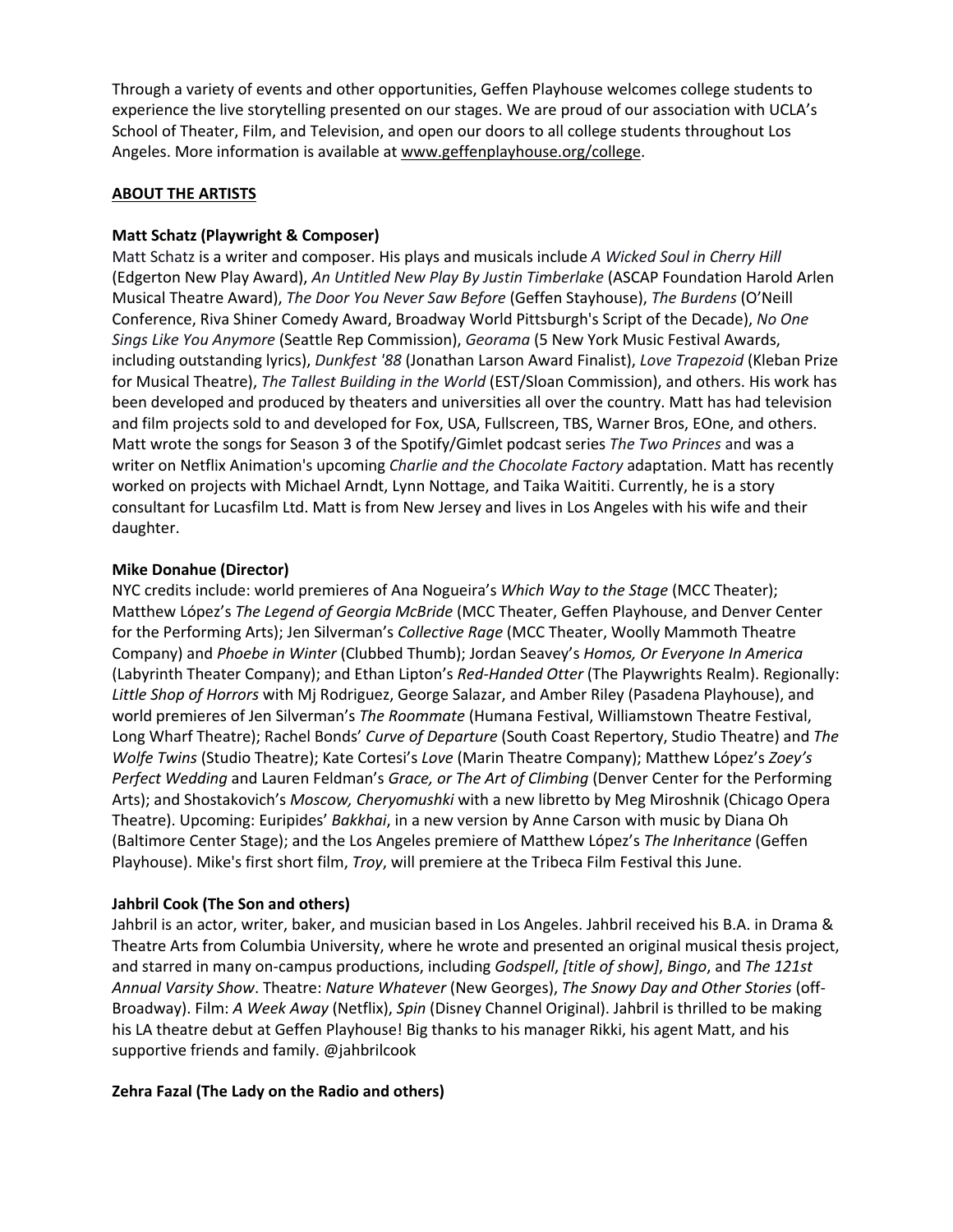Zehra Fazal is thrilled to make her Geffen debut! Favorite theatre credits include *FOUND: A New Musical* (IAMA Theatre Company), *Bars and Measures* (Boston Court), *The Engine of Our Ruin* (Victory Theatre Center), *Opera Meets Improv* (LA Opera/The Groundlings), *Othello* (Folger Shakespeare Library), and her award-winning solo show *Headscarf and the Angry Bitch* (FringeNYC/Cherry Lane Theatre). Zehra provides the voice of numerous characters for Disney, Nickelodeon, Warner Bros, DreamWorks, Comedy Central, Netflix, and Cartoon Network. Notable animation credits include: *BoJack Horseman*, *Amphibia, Blade Runner: Black Lotus*, *Voltron: Legendary Defender*, *She-Ra and the Princesses of Power*, *Big Hero 6: The Series*, *Craig of the Creek*, *Young Justice*, and *Batman* villain Talia al Ghul. Zehra has also lent her voice to several video game franchises, including *Apex Legends*, *Halo*, *Borderlands*, *Call of Duty, Destiny*, and *League of Legends*. On camera, Fazal has appeared in *How to Get Away wth Murder*, *Magnum P.I.*, *Lucifer, Mr. Mayor*, and is the voice of the spaceship in *Lost in Space*. Zehra is represented by A3 Artists Agency and NOVA Talent Group. IG & Twitter: @ZehraFazal

#### **Nicholas Mongiardo-Cooper (The Junior Rabbi, The Private Investigator and others)**

Nicholas Mongiardo-Cooper has appeared off-Broadway in *Rothschild & Sons*, *Lonesome Traveler,* and *Julius Caesar*. Regional appearances include *Once* (Geva Theatre Center); *Rounding Third* (Florida Studio Theatre); *House of Dreams* (San Diego Repertory Theatre); *Matilda* (5 Star Theatricals); *Sweeney Todd, Once, Shakespeare in Love* (South Coast Repertory); *King Lear* (Rubicon Theatre Company)*; Harvey, End of the Rainbow* (Laguna Playhouse); *Our Lady of 121st Street* (Redhouse Performing Arts Center); *A Midsummer Night*'*s Dream* (Santa Barbara City College); *Side Show* (La Jolla Playhouse); *Of Mice and Men, Side by Side by Sondheim*, *Sherlock Holmes and the Adventure of the Great Nome Gold Rush*, *Laughter on the 23rd Floor, Words by Ira Gershwin* (North Coast Repertory Theatre). His TV credits include *Fuller House* (Netflix, Warner Bros.), *Superstore* (NBCUniversal), *Casual* (Hulu), *The Connors* (ABC), *The Fairly Oddparents: Fairly Odder* (Paramount+), and *Danger Force* (Nickelodeon). He attended Fiorello H. LaGuardia High School for Performing Arts and received a B.F.A. from NYU. He is a proud Equity member. nicholasmongiardocooper.com

## **Rivkah Reyes (The Daughter, The Reporter and others)**

Rivkah Reyes (they/she) is a queer Filipina-Jewish actor, writer, musician, and host of the *Where Are We Now?* podcast. In 2003, Riv made their film debut in the beloved *School of Rock* and has been an active force in Chicago, New York and L.A.'s theatre and comedy scenes ever since. Theatre: *Spamilton* (Center Theatre Group), *American Idiot* (The Hypocrites) and *A Doll's House, Part 2* (Indiana Repertory Theater). TV/Film: *Easy* (Netflix), *A Picture Perfect Holiday* (Lifetime), and *Bring the Funny* (NBC). Rivkah is represented by Framework Entertainment and DDO Artists Agency. You can follow Riv on TikTok and IG @rivkah.reyes! Special thanks to Allan, Brando, Kevin, Jess, and the family—blood and chosen.

#### **Danny Rothman (The Rabbi and others)**

Geffen debut! Off-Broadway: *Sweeney Todd* (Barrow Street Theatre), *The Loophole* (The Public Theater), *Easter Mysteries* (Theatre at St. Clements). Other West Coast: *Rags* (TheatreWorks Silicon Valley), *Ace* (The Old Globe), *Ragtime* (Portland Center Stage). As well as roles around the country at Tony Award–winning venues such as Cincinnati Playhouse in the Park, Goodspeed Musicals, Signature Theatre, The Denver Center for the Performing Arts, as well as with The Repertory Theatre of St. Louis, York Theatre Company, North Shore Music Theatre, Fulton Theatre, Maine State Music Theatre, Lyric Theatre of Oklahoma, Stages St. Louis, Stamford Center for the Arts, The Muny, Starlight Theatre, Pittsburgh CLO, Hangar Theatre, and Theatre Aspen, to name a few. Concerts: Lincoln Center's David Geffen Hall. TV upcoming: *Jigsaw* (Netflix) and *Let the Right One In* (Showtime). B.F.A. Carnegie Mellon University. Love to my amazing wife Stacie for all her support, mom, dad, family, and friends. www.dannyrothman.com Instagram: @dannyrothman